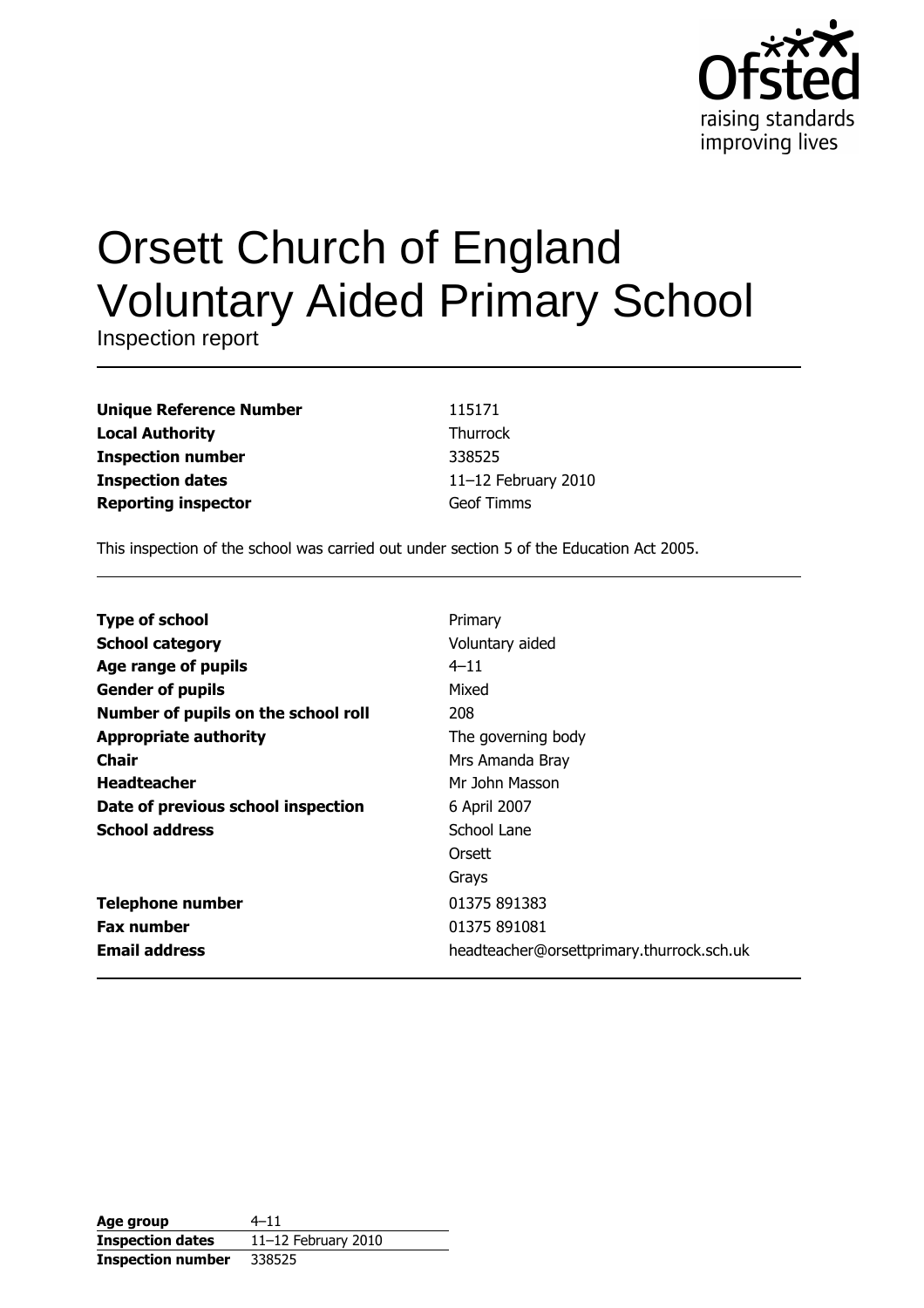2 of 14

The Office for Standards in Education, Children's Services and Skills (Ofsted) regulates and inspects to achieve excellence in the care of children and young people, and in education and skills for learners of all ages. It regulates and inspects childcare and children's social care, and inspects the Children and Family Court Advisory Support Service (Cafcass), schools, colleges, initial teacher training, work-based learning and skills training, adult and community learning, and education and training in prisons and other secure establishments. It rates council children's services, and inspects services for looked after children, safequarding and child protection.

Further copies of this report are obtainable from the school. Under the Education Act 2005, the school must provide a copy of this report free of charge to certain categories of people. A charge not exceeding the full cost of reproduction may be made for any other copies supplied.

If you would like a copy of this document in a different format, such as large print or Braille, please telephone 08456 404045, or email enquiries@ofsted.gov.uk.

You may copy all or parts of this document for non-commercial educational purposes, as long as you give details of the source and date of publication and do not alter the documentation in any way.

Royal Exchange Buildings St Ann's Square Manchester M2 7LA T: 08456 404045 Textphone: 0161 618 8524 E: enquiries@ofsted.gov.uk W: www.ofsted.gov.uk © Crown copyright 2010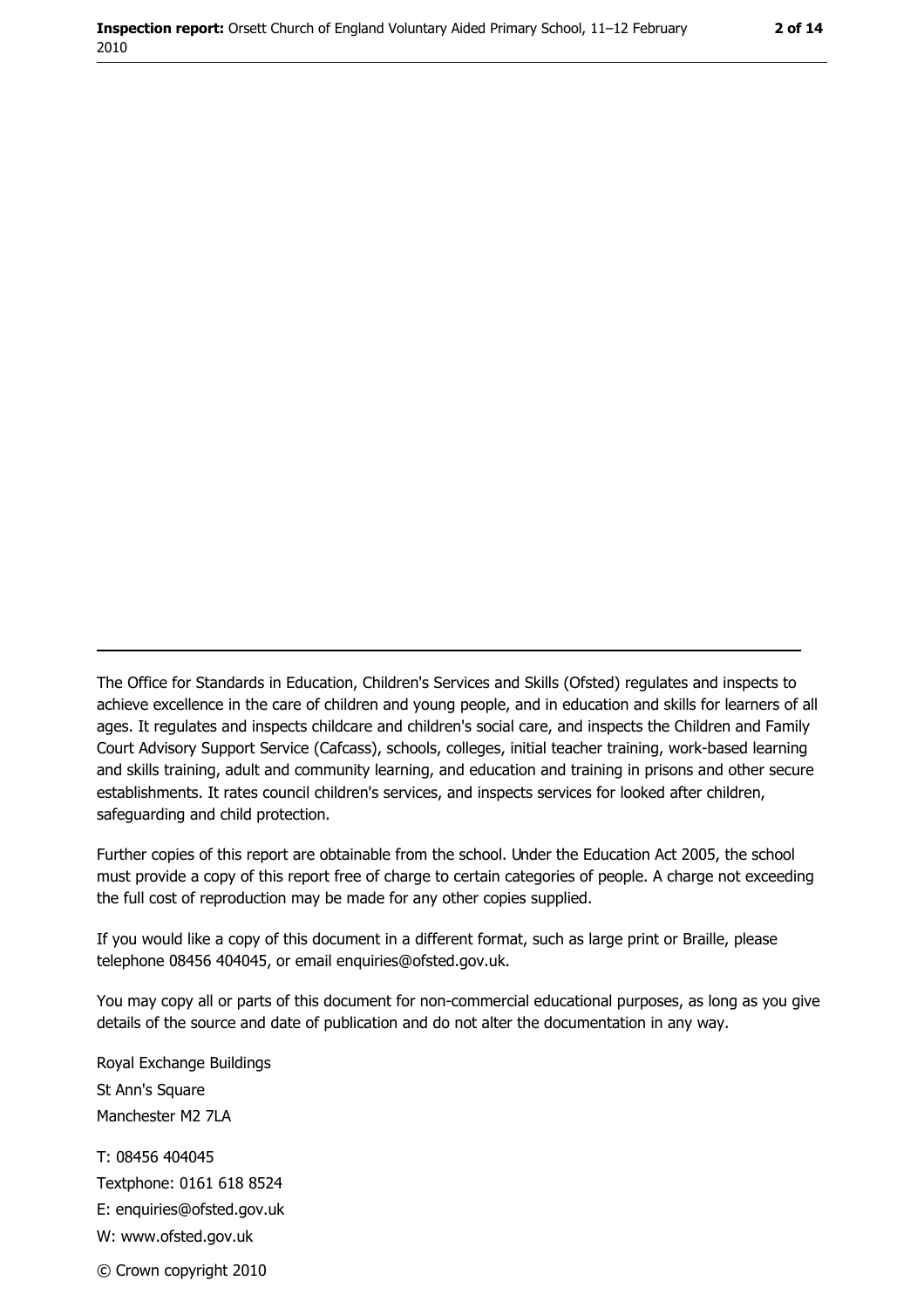# **Introduction**

This inspection was carried out by three additional inspectors. The majority of the time was spent looking at learning and 14 lessons were observed. All seven teachers were observed at least once. Meetings were held with the school council, two governors and many of the school staff. The inspectors observed the school's work, and looked at a range of policies, minutes of meetings, local authority reports, examples of pupils' work and 76 parental questionnaires as well as those from pupils and staff.

The inspection team reviewed many aspects of the school's work. It looked in detail at the following:

- what the school is doing to halt an apparent decline in standards and improve the  $\blacksquare$ achievement of pupils in both key stages, especially of boys overall and of girls in mathematics
- what the school is doing to support the most able pupils and increase the  $\blacksquare$ proportion of higher levels attained in both key stages
- what the school is doing to raise the quality of teaching and learning so that more  $\blacksquare$ pupils make good progress
- how well teachers use the assessment of pupils' progress in lessons and over time  $\blacksquare$ to plan sufficiently challenging work
- how well the leadership at all levels is providing the school with the capacity to  $\blacksquare$ improve.

# Information about the school

This is an average sized school. The majority of the pupils are from a White British background with a small number from other minority ethnic groups, especially of African descent. The proportion of pupils with special educational needs and/or disabilities is broadly average but high in some year groups.

The school has had several changes of headteacher and other senior posts since the last inspection. The interim headteacher was appointed in October 2009. Orsett Primary has a Healthy Schools award.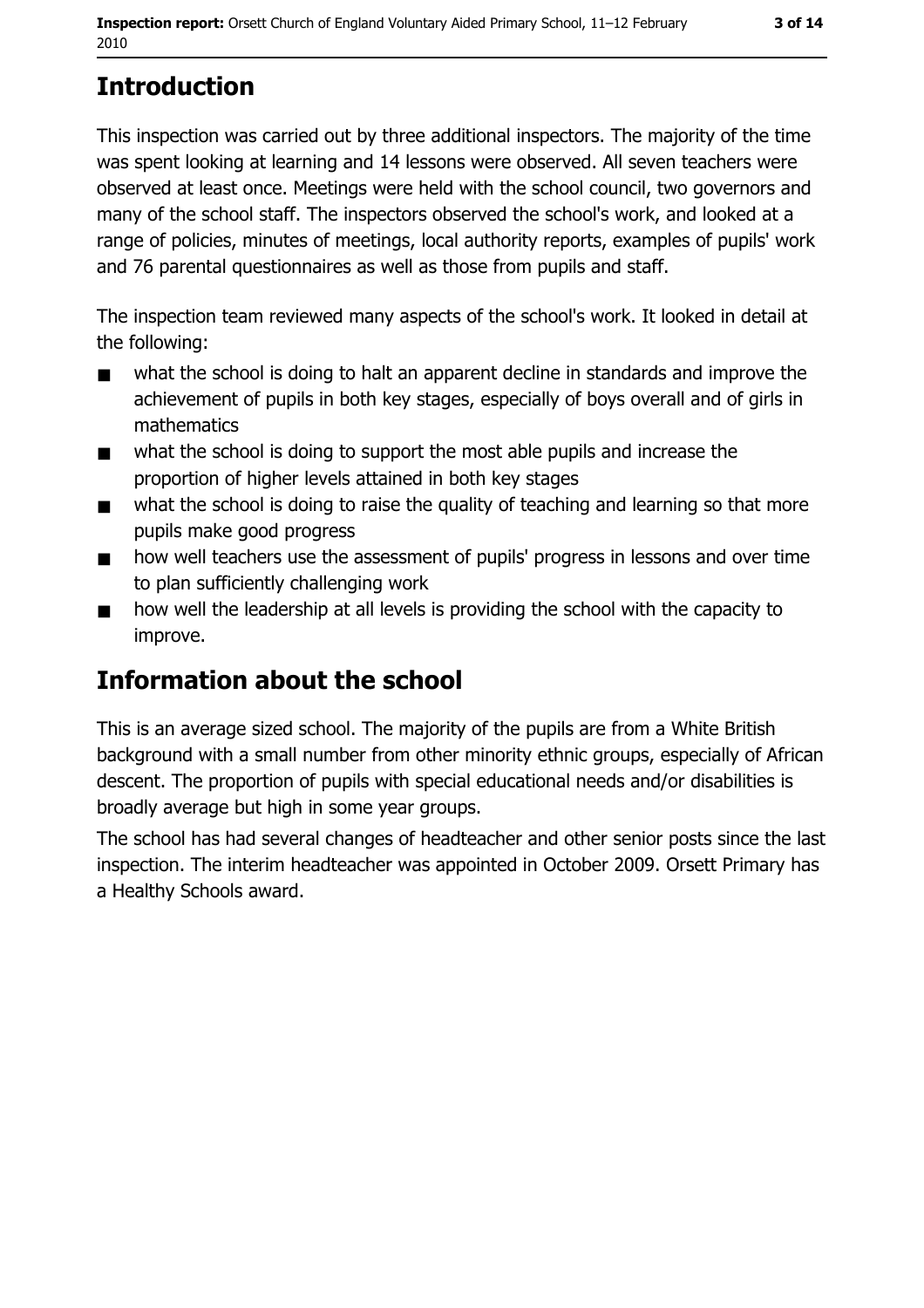# **Inspection judgements**

# Overall effectiveness: how good is the school?

### The school's capacity for sustained improvement

# **Main findings**

The school has been through a very turbulent period with a number of changes to the leadership. This included an unsuccessful period as part of a federation with another local school. Throughout this period, teachers and other staff, as well as parents, have had some concerns about the future of the school. Standards dipped and some pupils underachieved, especially those who were capable of attaining high levels.

The governing body acted decisively, with support from the local authority, to address the perceived weaknesses in leadership. An interim headteacher has been in post for some time and has already made a number of very positive changes to the school. The governing body have put a succession plan in place to ensure that, when a permanent headteacher is appointed, the handover is smooth. The senior staff have been delegated more responsibility and they are using this well to raise standards, track pupils' progress and address any weaknesses that remain. For example, a new tracking system has made it easier to see which pupils are making less than the expected progress each term. The progress of the pupils is discussed at regular meetings with class teachers and efforts made to halt any decline in their learning. A particular strength evident among the current leadership team is their willingness to look for support and advice from beyond the school. This has not always been the case in the past and the school has missed opportunities to bring in expert advice and to visit other good practice in other local schools. This is opening up professional development opportunities for all staff and is already supporting school improvement in many ways.

Many of these new initiatives have only recently been put in place and the school has yet to see their full benefit. This is why the overall picture of the school, and its capacity to improve, remains satisfactory. Even so, the school's latest self-evaluation is accurate and provides a sound basis for raising standards. The number of improvements made and the rigorous focus on raising standards has already resulted in better outcomes. The dip in standards in Year 2 in 2009 has been reversed and extra support put in place for the current Year 3. Pupils with special educational needs and/or disabilities are making similar progress to their peers. The Year 6 pupils, who have made satisfactory progress for a number of years without achieving their full potential, are now being better challenged and expectations have been raised. More opportunities to solve problems and develop thinking skills are in place. Standards in writing and mathematics, although satisfactory, are a focus in the school's improvement planning. Attendance is consistently above average. Pupils feel safe at school and they have a good understanding of how to lead healthy lifestyles.

One reason for the improvements evident in the school is that more of the teaching and learning is good, although it remains satisfactory overall. The school has not done

| 3 |  |
|---|--|
| 3 |  |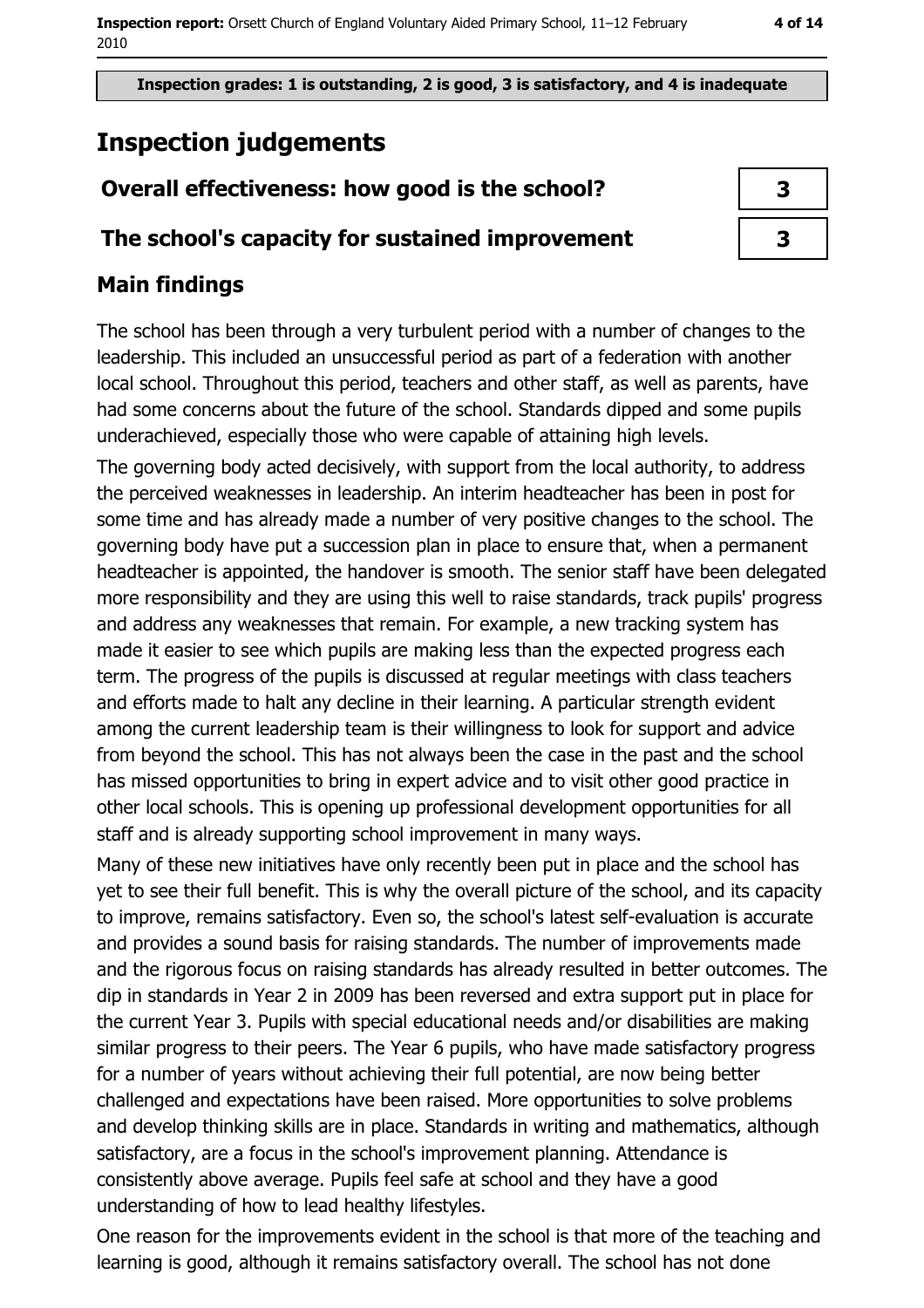enough in the past to spread the good practice that can be found within the staff team. Although there is better assessment and tracking of data, and teachers have a clearer idea of the success of their teaching, pupils are not all clear about how well they are doing and what their next steps should be. Teachers have strong and positive relationships with pupils, as do pupils with each other. This helps their good and, at times, excellent behaviour in lessons. Partly this is the result of the good care, guidance and support evident throughout the observations made during the inspection, and in pupils' and parents' questionnaires. Child protection and other safeguarding arrangements are sound and pupils say they have adults they trust and could turn to in need. A group of teaching assistants have trained in a nurture scheme and are now providing excellent support for a small group of pupils during lunchtime. This practice is very effective in helping those pupils' personal and social skills, which in turn supports their learning, especially in the afternoon. This practice is being used as an exemplar for other schools to visit and observe.

### What does the school need to do to improve further?

- Raise standards in writing and mathematics by  $\blacksquare$ 
	- consolidating recent improvements to the curriculum
	- providing further training for teachers.
- Improve the quality of teaching and learning so that more is consistently good or  $\blacksquare$ better by
	- spreading the existing good practice
	- using assessment to help pupils better understand the next steps in their learning.
- Increase the proportion of pupils reaching the higher levels in both key stages by  $\blacksquare$ ensuring expectations are high enough and lessons provide sufficient challenge.
- Improve the leadership at all levels by  $\blacksquare$ 
	- embedding the use of assessment data to more accurately track pupils' progress
	- making more use of support from external sources.
- About 40% of the schools whose overall effectiveness is judged satisfactory may  $\blacksquare$ receive a monitoring visit by an Ofsted inspector before their next section 5 inspection.

### **Outcomes for individuals and groups of pupils**



From lesson observations and pupils' books, it is evident that current standards in Year 6 in English, mathematics and science are broadly in line with those expected. This represents satisfactory progress overall as has been the case in recent years. For this reason, pupils' achievement and enjoyment are satisfactory. However, changes to the curriculum, especially in writing and problem-solving in mathematics, are already having a positive impact on pupils' work. The higher expectations now in place were reflected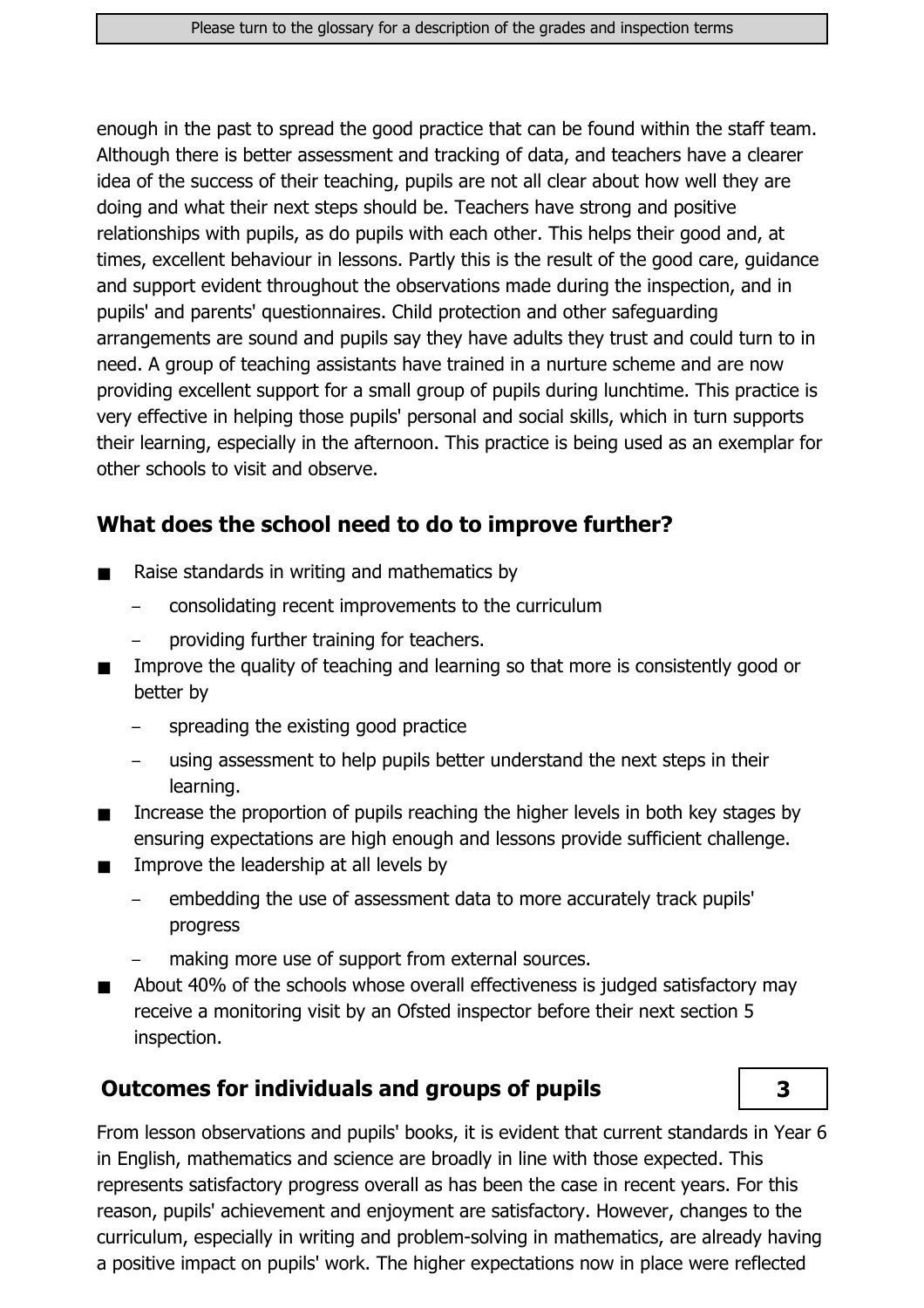#### Inspection grades: 1 is outstanding, 2 is good, 3 is satisfactory, and 4 is inadequate

by more able pupils' enjoyment in the challenges they were given in a mathematics lesson.

Children start school with levels of knowledge and understanding broadly in line with those expected. They make satisfactory progress overall, although it is better in those classes where the teaching is strongest. Recent work on assessment has given teachers a better understanding of the levels pupils are at and of the progress they are making compared to the national picture. This has highlighted where there has been past underperformance and has led to concerted action to raise standards. The levels of basic skills of literacy, numeracy and information and communication technology have meant that pupils are satisfactorily prepared for the move to secondary education and life after school. In some year groups, girls do better than boys, especially in writing. In 2009, girls did very poorly in mathematics in Year 6. Inspectors looked carefully at whether any gender differences remain but found that boys and girls are currently making broadly similar progress. Currently as many girls as boys are in the top groups for mathematics.

The staff are aware that some of the pupils are capable of better achievement, particularly the more able, and have begun work to raise standards further and to ensure that the progress made is better than satisfactory. Pupils are keen to make a contribution to the school and wider community, and the school council provides a good opportunity for the pupil voice to be heard. Pupils' moral and social understanding is strong and their spiritual and cultural development is satisfactory.

These are the grades for pupils' outcomes

| Pupils' achievement and the extent to which they enjoy their learning                                       | 3            |
|-------------------------------------------------------------------------------------------------------------|--------------|
| Taking into account:<br>Pupils' attainment <sup>1</sup>                                                     | 3            |
| The quality of pupils' learning and their progress                                                          | 3            |
| The quality of learning for pupils with special educational needs and/or<br>disabilities and their progress | 3            |
| The extent to which pupils feel safe                                                                        | $\mathbf{2}$ |
| <b>Pupils' behaviour</b>                                                                                    | 2            |
| The extent to which pupils adopt healthy lifestyles                                                         | $\mathbf{2}$ |
| The extent to which pupils contribute to the school and wider community                                     | 3            |

The grades for attainment and attendance are: 1 is high; 2 is above average; 3 is broadly average; and 4 is low.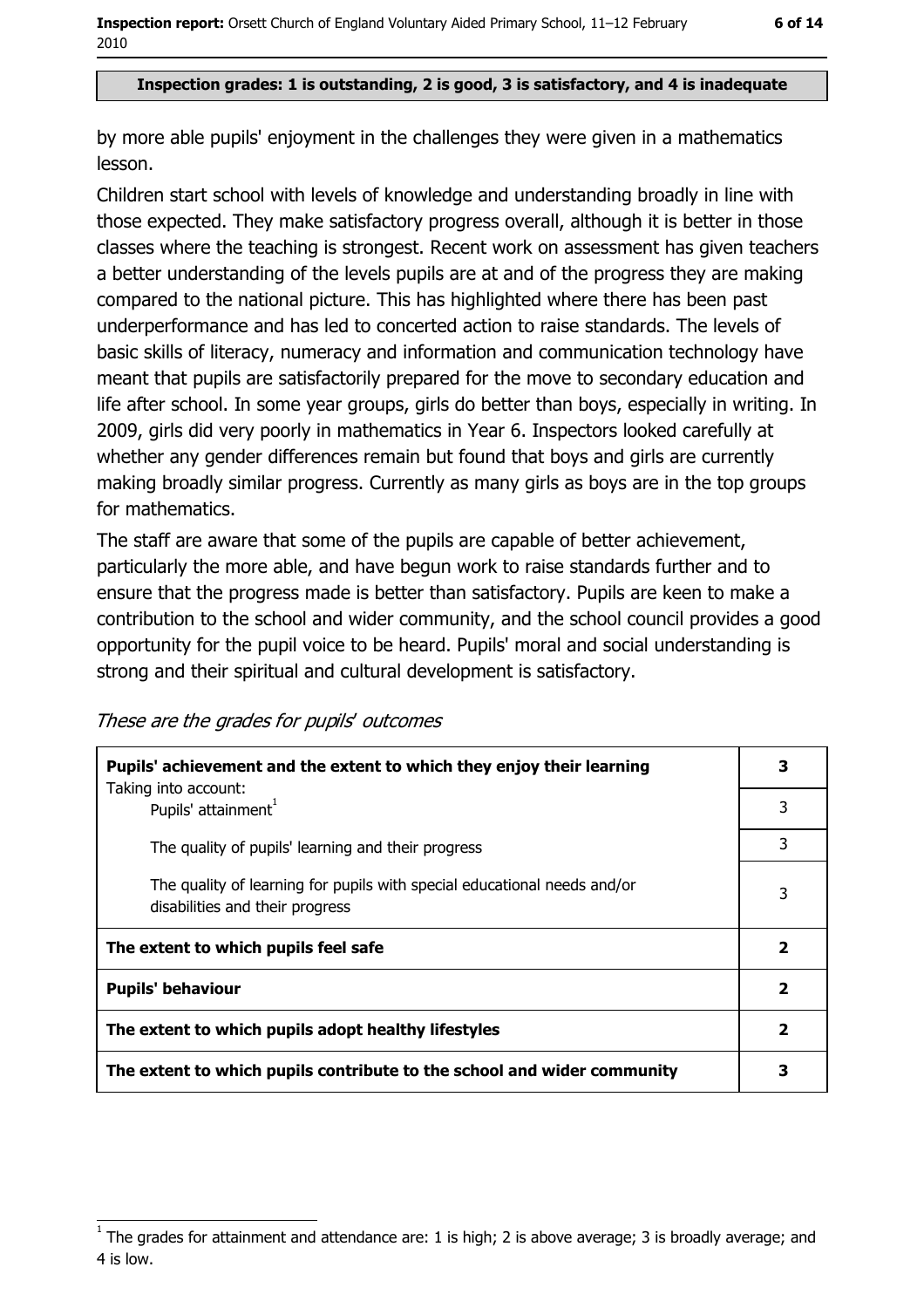| The extent to which pupils develop workplace and other skills that will<br>contribute to their future economic well-being | 3 |
|---------------------------------------------------------------------------------------------------------------------------|---|
| Taking into account:<br>Pupils' attendance <sup>1</sup>                                                                   |   |
| The extent of pupils' spiritual, moral, social and cultural development                                                   | 3 |

### How effective is the provision?

The teaching and learning, which is satisfactory overall, is improving and a significant amount of good teaching was observed during the inspection. However, this not consistent enough and spread widely enough to ensure all pupils reach the standards of which they are capable. The best teaching is characterised by challenging questioning which focuses pupils' thinking and extends their understanding. Pupils are keen and enthusiastic learners, especially when the lessons interest them and demand high levels of concentration. Where teaching is satisfactory, it does not challenge pupils sufficiently. Teaching assistants provide good support for a range of pupils and enable teachers to focus on specific groups of either higher or lower attainers.

The curriculum is currently being reviewed after an audit of the provision for the most able pupils. The school has good provision for learning a modern foreign language. There is a good range of clubs, teams and educational visits which enrich and extend the basic curriculum well. However, the school is at an early stage of planning meaningful links between subjects.

The good care, guidance and support reflects the high levels of care provided for specific pupils, such as those who take part in the lunchtime personal and social activity. Pupils are adamant that they are well looked after especially if hurt or worried. The quidance given to pupils is often good thanks to the improved assessment procedures. Transition arrangements are good and the school provides a bright effective and welcoming learning environment.

|  | These are the grades for the quality of provision |  |  |
|--|---------------------------------------------------|--|--|
|--|---------------------------------------------------|--|--|

| The quality of teaching                                                                                    | 3 |
|------------------------------------------------------------------------------------------------------------|---|
| Taking into account:<br>The use of assessment to support learning                                          |   |
| The extent to which the curriculum meets pupils' needs, including, where<br>relevant, through partnerships | З |
| The effectiveness of care, guidance and support                                                            |   |

### How effective are leadership and management?

Now that there is some stability in the leadership, with an experienced interim headteacher, the staff are seeing necessary improvements being made. The school is demonstrating a clear and strong ambition for improvement. It is the governing body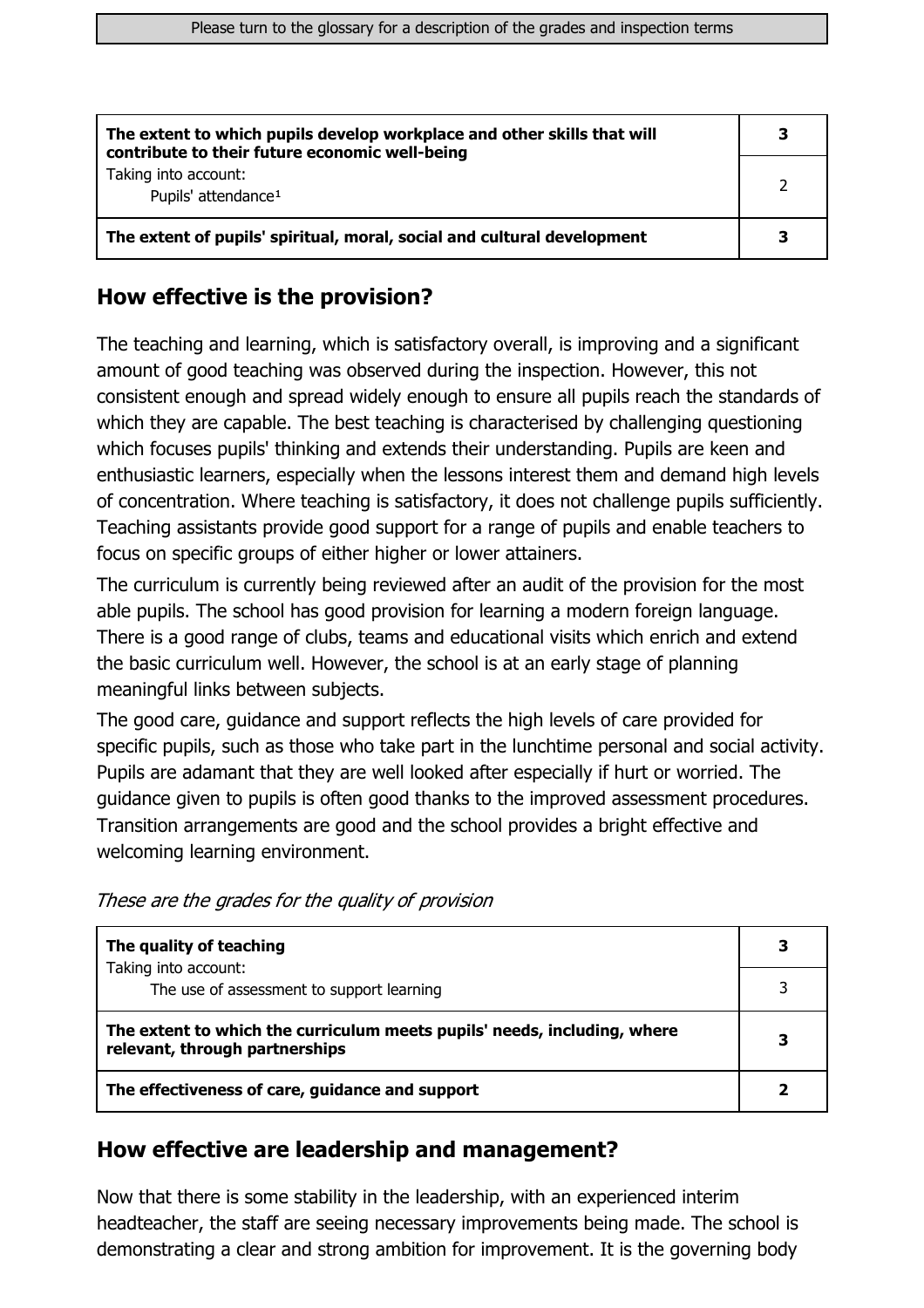#### Inspection grades: 1 is outstanding, 2 is good, 3 is satisfactory, and 4 is inadequate

which has provided recent stability and some strong leadership in dealing with issues in the past. They recognise that they have not been so closely involved in monitoring what is happening in school through their own regular visits. However, they have satisfactory systems in place for ensuring pupils' safety, including a good record of the necessary checks made on staff. The school's capacity to improve is evident in the recent introduction of tracking systems. These provide staff with a clearer view of how well the pupils are learning. Staff are also very positive about the opportunities now being developed to provide support and advice from outside the school. The headteacher and senior staff have begun routine monitoring of teaching and learning through a range of activities, including observing lessons. These have already resulted in support and advice being taken on board and clear improvements to practice.

The school has tried to maintain satisfactory communication and partnerships with parents during some turbulent times, with mixed results. Partnerships with a range of outside agencies have recently been effective in supporting school improvement. The school has good links with a school in France, and this forms part of its satisfactory work in promoting community cohesion. Overall, the school promotes satisfactory equality of opportunity as is evident in the way gender issues have been addressed. However, not enough is done to ensure the more able pupils achieve as well as they could.

| The effectiveness of leadership and management in embedding ambition and<br>driving improvement                                                                     | 3              |
|---------------------------------------------------------------------------------------------------------------------------------------------------------------------|----------------|
| Taking into account:<br>The leadership and management of teaching and learning                                                                                      | 3              |
| The effectiveness of the governing body in challenging and supporting the<br>school so that weaknesses are tackled decisively and statutory responsibilities<br>met | $\overline{2}$ |
| The effectiveness of the school's engagement with parents and carers                                                                                                | 3              |
| The effectiveness of partnerships in promoting learning and well-being                                                                                              | 3              |
| The effectiveness with which the school promotes equality of opportunity and<br>tackles discrimination                                                              | 3              |
| The effectiveness of safeguarding procedures                                                                                                                        | 3              |
| The effectiveness with which the school promotes community cohesion                                                                                                 | 3              |
| The effectiveness with which the school deploys resources to achieve<br>value for money                                                                             | 3              |

#### These are the grades for leadership and management

## **Early Years Foundation Stage**

Recent staffing changes, and alterations made to the latest early vears curriculum, are showing positive signs of improvement but are not suffiently embedded to ensure that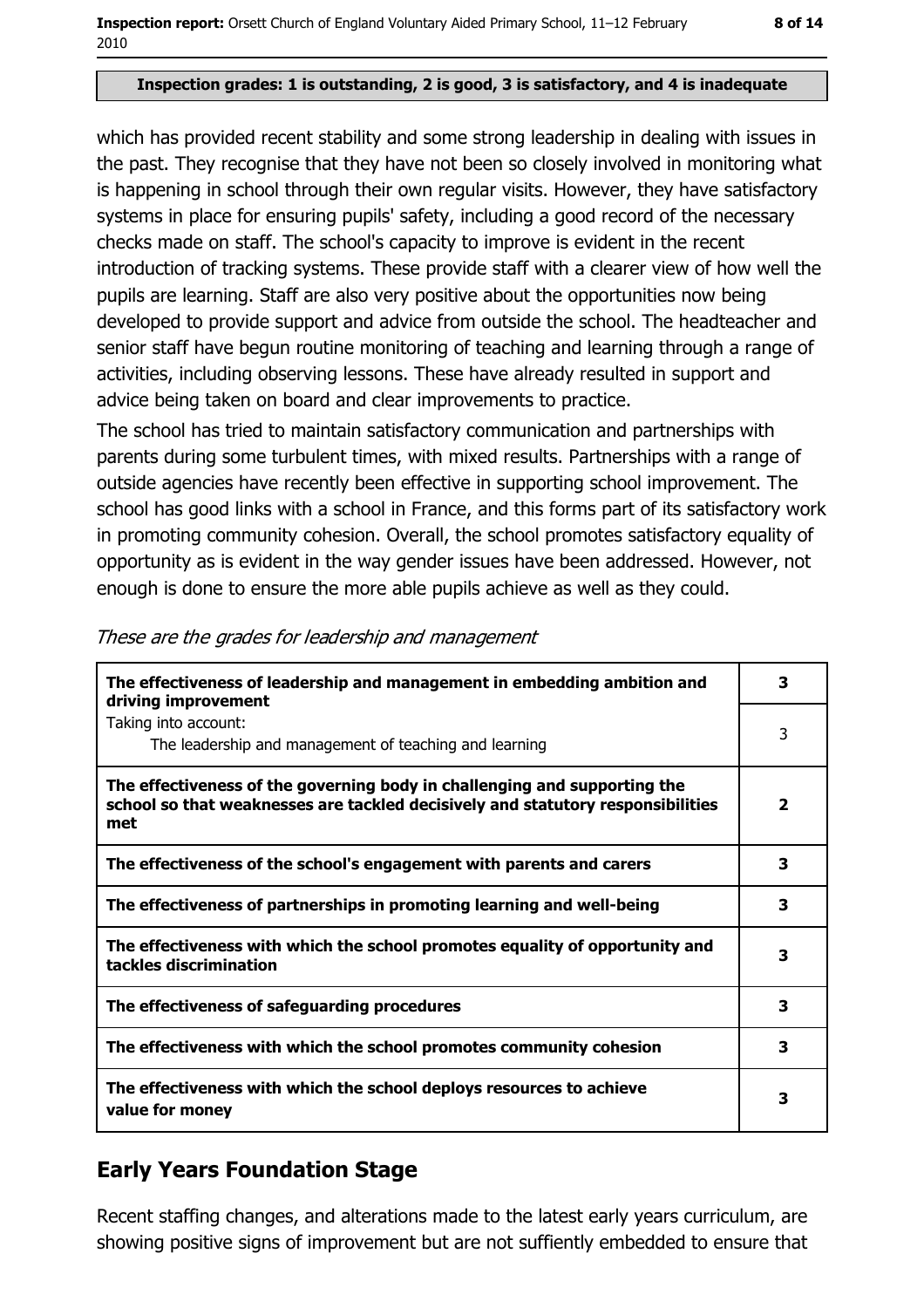children make good progress. The outdoor area has a great deal of potential but is not used fully as a learning resource. From their broadly average levels of attainment on entry, the children make largely satisfactory progress. They often have good knowledge of numbers and counting but are slow to develop their calculation skills. Their skills in letters and sounds, and in developing early writing, are weaker. Teachers assess pupils' progress well using a range of observations and records of their participation in activities. Sound supervision ensures they are well cared for and looked after safely. The leadership of this key stage is sound, aware of what is needed to improve the provision further and capable of making the changes necessary.

These are the grades for the Early Years Foundation Stage

| <b>Overall effectiveness of the Early Years Foundation Stage</b>                             | 3 |
|----------------------------------------------------------------------------------------------|---|
| Taking into account:<br>Outcomes for children in the Early Years Foundation Stage            |   |
| The quality of provision in the Early Years Foundation Stage                                 |   |
| The effectiveness of leadership and management of the Early Years<br><b>Foundation Stage</b> | 3 |

### **Views of parents and carers**

The parents' responses to the questionnaires show that a significant number have concerns about the leadership and management in the school. The governing body are in the process of appointing a new substantive headteacher and the interim headteacher, together with other senior staff at the school, is leading the school well and building and developing some good practice rather than just 'minding the shop'. All of the parents who replied say the school keeps their children safe and a very large majority say their child enjoys school.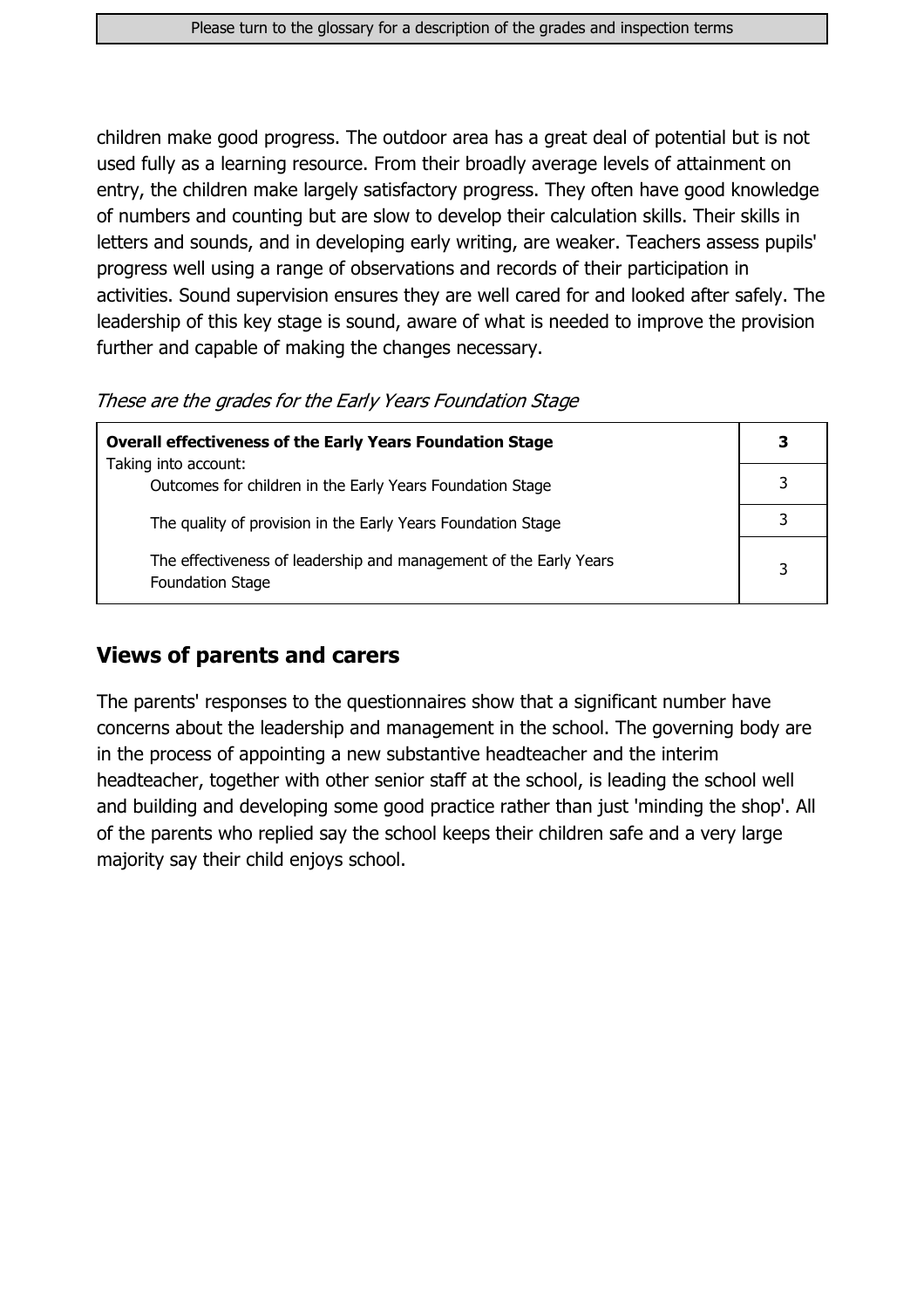#### Responses from parents and carers to Ofsted's questionnaire

Ofsted invited all the registered parents and carers of pupils registered at Orsett Church of England Voluntary Aided Primary School to complete a questionnaire about their views of the school.

In the questionnaire, parents and carers were asked to record how strongly they agreed with 13 statements about the school. The inspection team received 76 completed questionnaires by the end of the on-site inspection. In total, there are 208 pupils registered at the school.

| <b>Statements</b>                                                                                                                                                                                                                                       | <b>Strongly</b><br><b>Agree</b> |               | <b>Agree</b> |               | <b>Disagree</b> |                | <b>Strongly</b><br>disagree |               |
|---------------------------------------------------------------------------------------------------------------------------------------------------------------------------------------------------------------------------------------------------------|---------------------------------|---------------|--------------|---------------|-----------------|----------------|-----------------------------|---------------|
|                                                                                                                                                                                                                                                         | <b>Total</b>                    | $\frac{0}{0}$ | <b>Total</b> | $\frac{0}{0}$ | <b>Total</b>    | $\frac{1}{2}$  | <b>Total</b>                | $\frac{1}{2}$ |
| My child enjoys school                                                                                                                                                                                                                                  | 28                              | 37            | 42           | 55            | 5               | $\overline{7}$ | $\mathbf{1}$                | $\mathbf{1}$  |
| The school keeps my child<br>safe                                                                                                                                                                                                                       | 33                              | 43            | 43           | 57            | 0               | 0              | 0                           | 0             |
| The school informs me<br>about my child's progress                                                                                                                                                                                                      | 12                              | 16            | 48           | 65            | 10              | 14             | 4                           | 5             |
| My child is making enough<br>progress at this school                                                                                                                                                                                                    | 13                              | 18            | 41           | 55            | 10              | 14             | 10                          | 14            |
| The teaching is good at this<br>school                                                                                                                                                                                                                  | 10                              | 14            | 49           | 67            | 10              | 14             | 4                           | 5             |
| The school helps me to<br>support my child's learning                                                                                                                                                                                                   | 11                              | 16            | 41           | 59            | 12              | 17             | 6                           | 9             |
| The school helps my child to<br>have a healthy lifestyle                                                                                                                                                                                                | 16                              | 21            | 51           | 67            | 9               | 12             | 0                           | $\mathbf 0$   |
| The school makes sure that<br>my child is well prepared for<br>the future (for example<br>changing year group,<br>changing school, and for<br>children who are finishing<br>school, entering further or<br>higher education, or<br>entering employment) | 10                              | 16            | 47           | 73            | $\overline{7}$  | 11             | 0                           | $\mathbf 0$   |
| The school meets my child's<br>particular needs                                                                                                                                                                                                         | 13                              | 19            | 36           | 51            | 14              | 20             | $\overline{7}$              | 10            |
| The school deals effectively<br>with unacceptable behaviour                                                                                                                                                                                             | 12                              | 16            | 46           | 63            | 10              | 14             | 5                           | 7             |
| The school takes account of<br>my suggestions and<br>concerns                                                                                                                                                                                           | 9                               | 13            | 44           | 62            | 15              | 21             | 3                           | 4             |
| The school is led and<br>managed effectively                                                                                                                                                                                                            | $\overline{7}$                  | 10            | 33           | 48            | 21              | 30             | 8                           | 12            |
| Overall, I am happy with my<br>child's experience at this<br>school                                                                                                                                                                                     | 15                              | 20            | 41           | 55            | 15              | 20             | $\overline{4}$              | 5             |

The table above summarises the responses that parents and carers made to each statement. The percentages indicate the proportion of parents and carers giving that response out of the total number of completed questionnaires. Where one or more parents and carers chose not to answer a particular question, the percentages will not add up to 100%.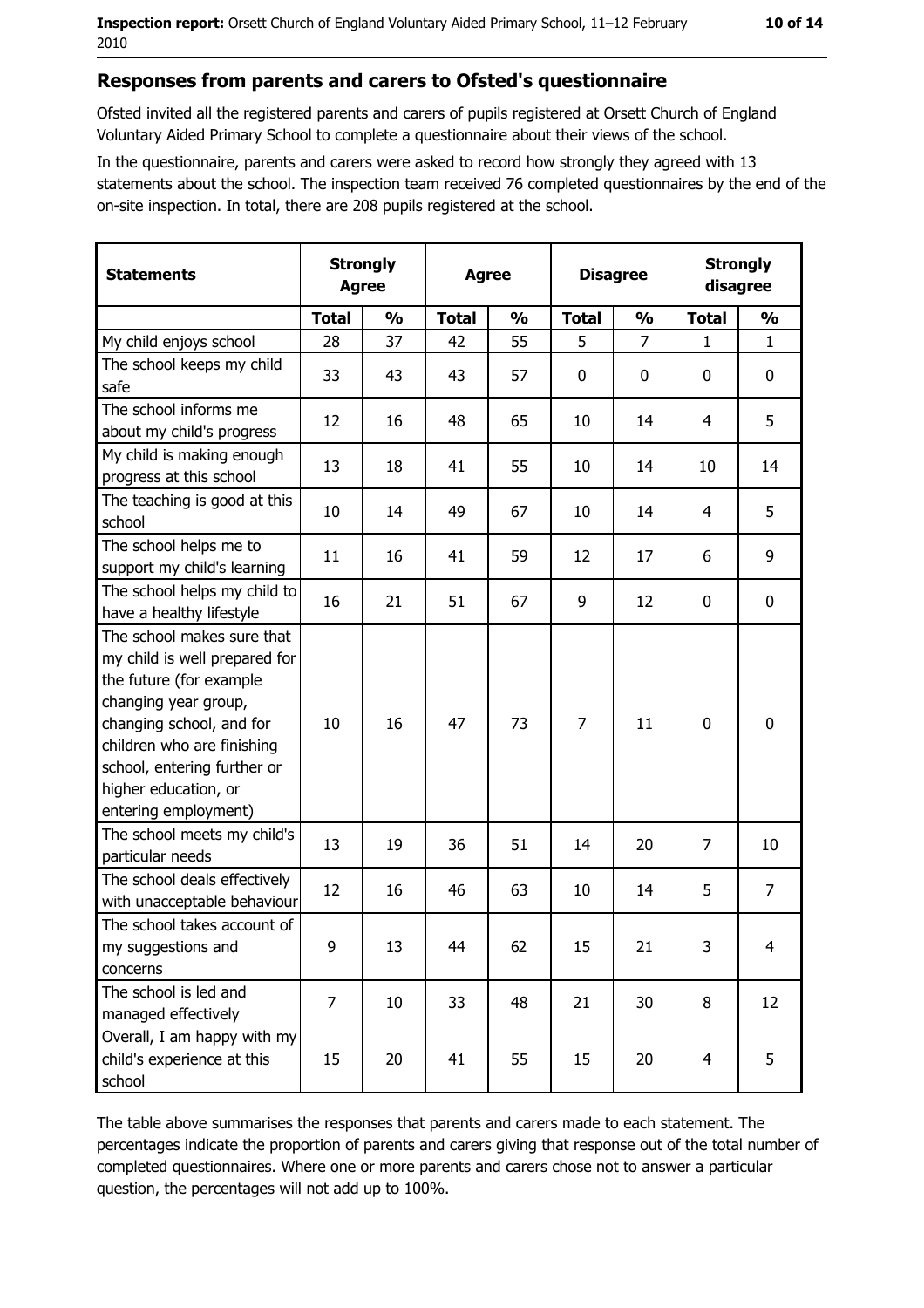# **Glossary**

### What inspection judgements mean

| <b>Grade</b> | <b>Judgement</b> | <b>Description</b>                                                                                                                                                                                                               |
|--------------|------------------|----------------------------------------------------------------------------------------------------------------------------------------------------------------------------------------------------------------------------------|
| Grade 1      | Outstanding      | These features are highly effective. An oustanding<br>school provides exceptionally well for its pupils' needs.                                                                                                                  |
| Grade 2      | Good             | These are very positive features of a school. A school<br>that is good is serving its pupils well.                                                                                                                               |
| Grade 3      | Satisfactory     | These features are of reasonable quality. A satisfactory<br>school is providing adequately for its pupils.                                                                                                                       |
| Grade 4      | Inadequate       | These features are not of an acceptable standard. An<br>inadequate school needs to make significant<br>improvement in order to meet the needs of its pupils.<br>Ofsted inspectors will make further visits until it<br>improves. |

### Overall effectiveness of schools inspected between September 2007 and July 2008

|                       | Overall effectiveness judgement (percentage of<br>schools) |      |                     |                   |
|-----------------------|------------------------------------------------------------|------|---------------------|-------------------|
| <b>Type of school</b> | <b>Outstanding</b>                                         | Good | <b>Satisfactory</b> | <b>Inadequate</b> |
| Nursery schools       | 39                                                         | 58   | 3                   | 0                 |
| Primary schools       | 13                                                         | 50   | 33                  | 4                 |
| Secondary schools     | 17                                                         | 40   | 34                  | 9                 |
| Sixth forms           | 18                                                         | 43   | 37                  | $\overline{2}$    |
| Special schools       | 26                                                         | 54   | 18                  | $\overline{2}$    |
| Pupil referral units  | 7                                                          | 55   | 30                  | 7                 |
| All schools           | 15                                                         | 49   | 32                  | 5                 |

New school inspection arrangements were introduced on 1 September 2009. This means that inspectors now make some additional judgements that were not made previously.

The data in the table above were reported in The Annual Report of Her Majesty's Chief Inspector of Education, Children's Services and Skills 2007/08.

Percentages are rounded and do not always add exactly to 100. Secondary school figures include those that have sixth forms, and sixth form figures include only the data specifically for sixth form inspection judgements.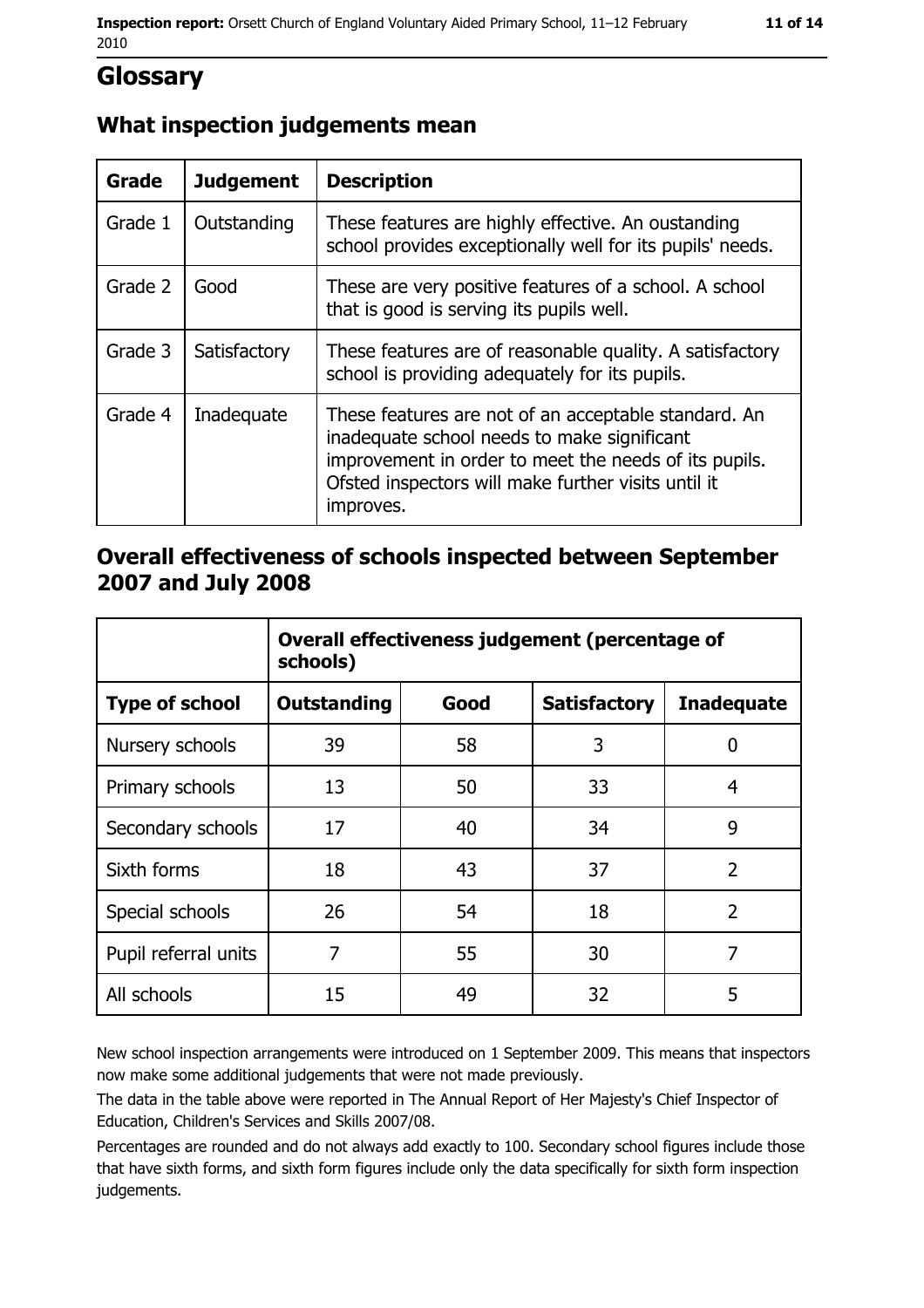# **Common terminology used by inspectors**

| Achievement:                  | the progress and success of a pupil in<br>their learning, development or training.                                                                                                                                                                                                                           |  |
|-------------------------------|--------------------------------------------------------------------------------------------------------------------------------------------------------------------------------------------------------------------------------------------------------------------------------------------------------------|--|
| Attainment:                   | the standard of the pupils' work shown by<br>test and examination results and in<br>lessons.                                                                                                                                                                                                                 |  |
| Capacity to improve:          | the proven ability of the school to<br>continue improving. Inspectors base this<br>judgement on what the school has<br>accomplished so far and on the quality of<br>its systems to maintain improvement.                                                                                                     |  |
| Leadership and management:    | the contribution of all the staff with<br>responsibilities, not just the headteacher,<br>to identifying priorities, directing and<br>motivating staff and running the school.                                                                                                                                |  |
| Learning:                     | how well pupils acquire knowledge,<br>develop their understanding, learn and<br>practise skills and are developing their<br>competence as learners.                                                                                                                                                          |  |
| <b>Overall effectiveness:</b> | inspectors form a judgement on a school's<br>overall effectiveness based on the findings<br>from their inspection of the school. The<br>following judgements, in particular,<br>influence what the overall effectiveness<br>judgement will be.                                                               |  |
|                               | The school's capacity for sustained<br>improvement.<br>Outcomes for individuals and groups<br>of pupils.<br>The quality of teaching.<br>The extent to which the curriculum<br>meets pupil's needs, including where<br>relevant, through partnerships.<br>The effectiveness of care, guidance<br>and support. |  |
| Progress:                     | the rate at which pupils are learning in<br>lessons and over longer periods of time. It<br>is often measured by comparing the<br>pupils' attainment at the end of a key<br>stage with their attainment when they<br>started.                                                                                 |  |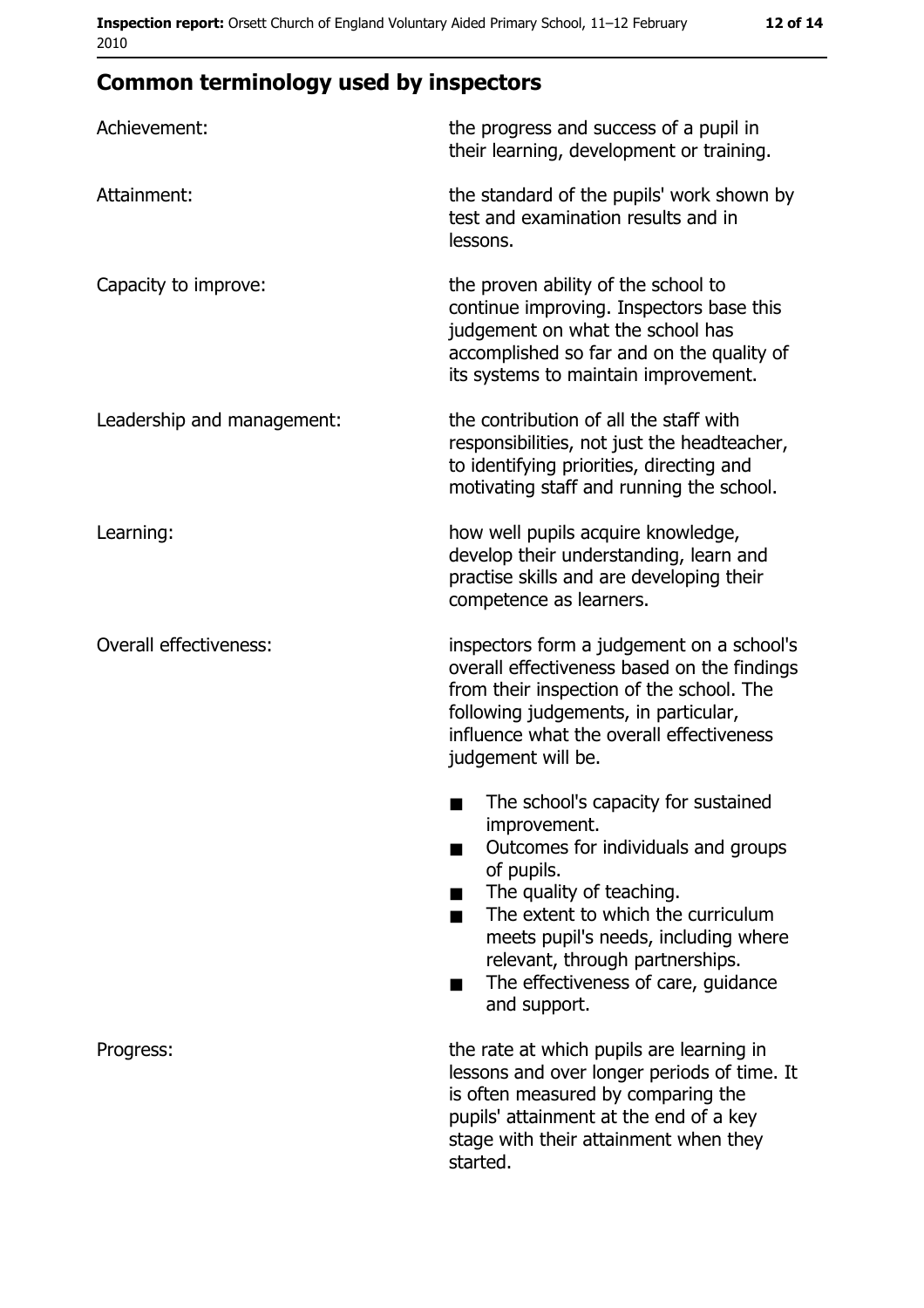#### This letter is provided for the school, parents and carers to share with their children. It describes Ofsted's main findings from the inspection of their school.



#### 15 February 2010

Dear Pupils

Inspection of Orsett Church of England Voluntary Aided Primary School, Grays, RM16  $3JR$ 

I am writing to thank you for your help when we visited your school recently. We enjoyed meeting some of you, and especially the school council who were very positive about the school and their role. I also want to tell you what we think about your school.

We know, because you told us, that you have had too many changes in the leadership of the school recently. However, this has now been addressed and the governors are busy appointing a permanent headteacher. You deserve some stability because throughout the changes you have carried on behaving very well. The school is helping you make satisfactory progress but we think you can do better. The school is good at keeping you safe and at teaching you about staying healthy. Your attendance is better than at most other schools. Well done!

We have asked the school to do four things to improve its work.

Help you get better at writing and mathematics.

Help your teachers learn new ways of helping you so they get even better at their job. Help more of you reach the higher levels that we know you can.

Make sure the leadership is effective in improving the school and making it even better in the future.

Thanks you again for your help. Enjoy your time at Orsett and keep working hard! Yours sincerely

**Geof Timms** 

Lead inspector